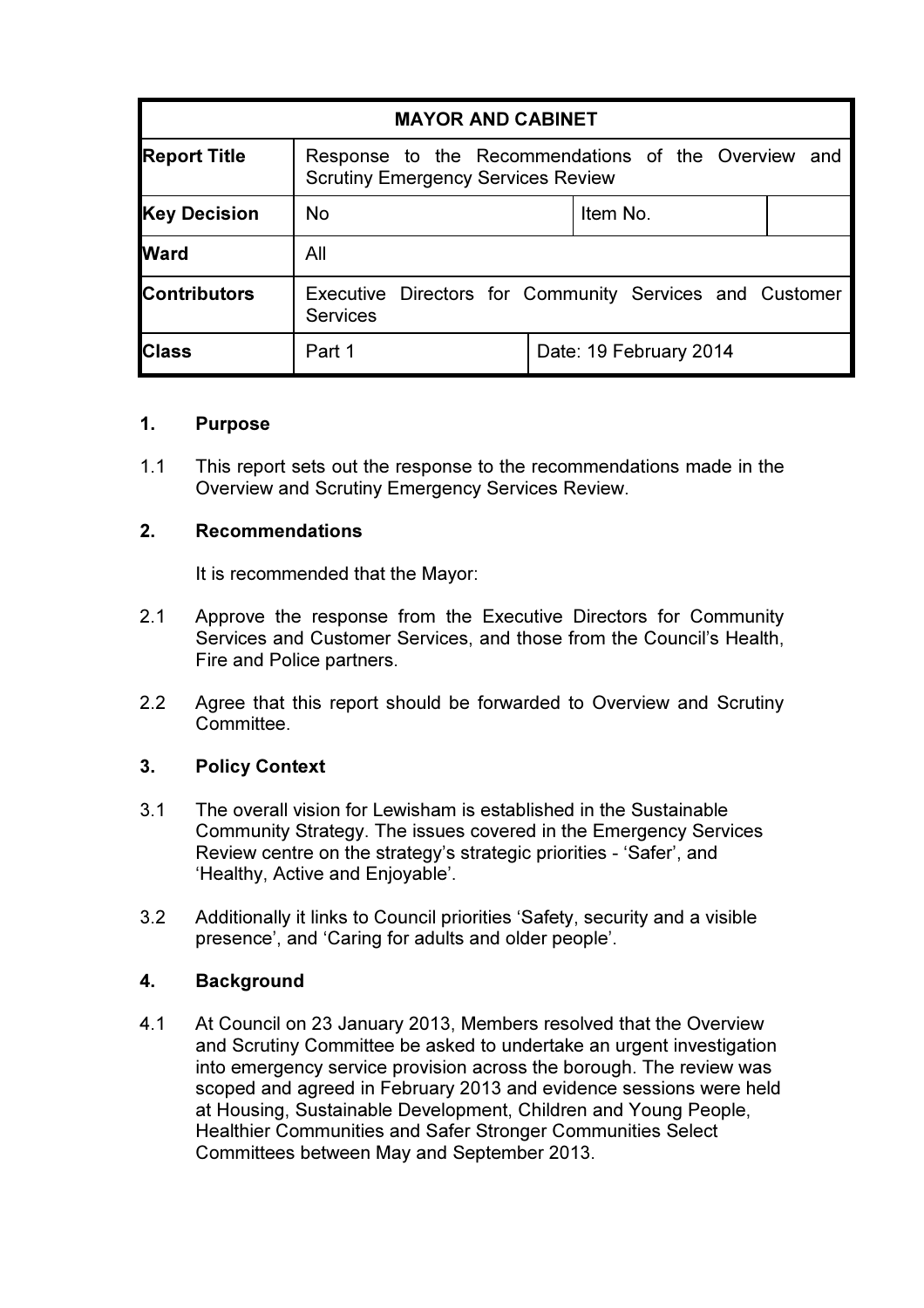- 4.2 The Overview and Scrutiny Committee has made a number of recommendations for action by the Mayor and Cabinet of Lewisham Council, the Metropolitan Police Service, the London Fire Brigade, the London Ambulance Service, the Safer Lewisham Partnership, Lewisham Clinical Commissioning Group, Lewisham and Greenwich NHS Trust, the Health and Wellbeing Board and the South East London Housing Partnership.
- 4.3 The Overview and Scrutiny Committee has referred its report and the recommendations within it to all of those bodies for consideration and response, as well as to The Mayor's Office for Police and Crime. The Overview and Scrutiny Committee has requested a response from each of those bodies.
- 4.4 Overview and Scrutiny Committee made a referral to the Mayor and Cabinet meeting on 13 November 2013 and the Executive Director for Community Services was asked to co-ordinate the response to the recommendations from across the Council and its partners.

## 5. Recommendations and Specific Responses

## **Assets**

5.1 In the event that emergency services providers identify assets for disposal, the Council should be satisfied that there is no demand for alternative social and community use of that asset before it is disposed of, as set out in the Lewisham Core Strategy.

## Response

Lewisham Council - Officers support this recommendation and will consider any such proposals received from partners in line with the Council's asset strategy.

5.2 When putting forward proposals to close facilities or alter the delivery of services from public buildings, Lewisham's emergency services should consult with Councillors and the local community about the best use of their assets and any potential options for replacement facilities.

## Response

Metropolitan Police - The Borough Commander notes that Lewisham Police do not have direct control over the police estate in Lewisham but agrees to ensure the committee is briefed should he become aware of any plans.

London Fire Brigade - The Borough Commander has provided the Chair of the Committee with details of the London Fire and Safety Emergency Planning Authority's disposal strategy for stations to be closed as a result of the fifth London Safety Plan.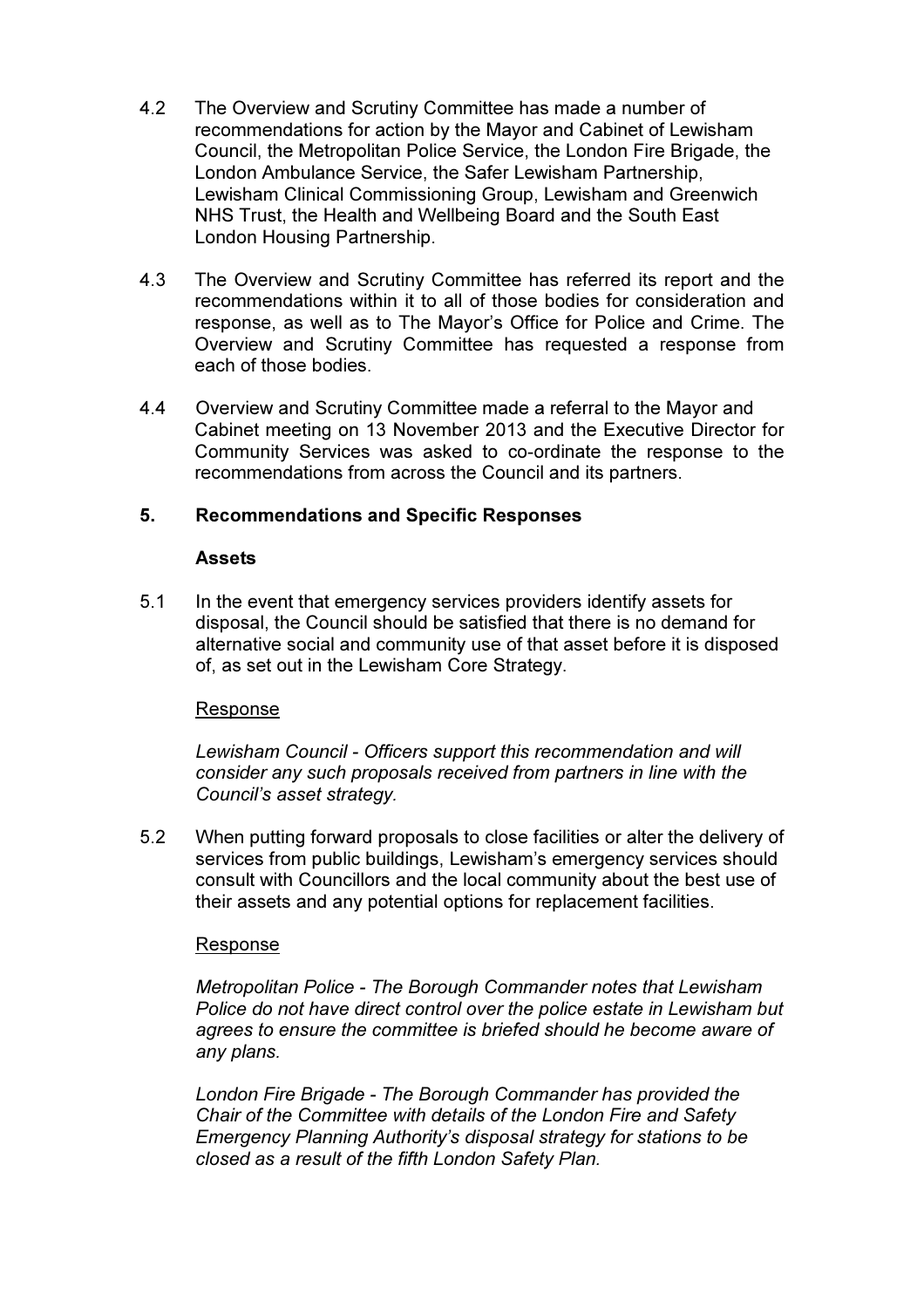CCG - Lewisham Clinical Commissioning Group (LCCG) recognises its duties in this regard. Their duties are captured through the CCG's Public Engagement Strategy and outlined in their Constitution. Within the strategy an Engagement Charter sets out the ways in which they will involve the public in their decision making processes and qualifies the high standard of engagement the CCG will deliver. It also acknowledges their consultation and engagement responsibilities with the Healthier Communities Select Committee and other partners and stakeholders.

## Perception

5.3 Local councillors should be kept up to date with the names and contact details of the appropriate officers who have direct responsibility for managing officers working at ward level. These officers should engage with their relevant local assembly.

### Response

Metropolitan Police - The Borough Commander has noted this recommendation and agrees with it.

CCG - The Lewisham CCG Engagement Team work with partners and through local engagement mechanisms like local assemblies as required.

5.4 Information about the local policing model should be provided to local assemblies by the appropriate senior officers.

## Response

 Metropolitan Police - The Borough Commander would welcome more specific information from the Committee as to what information regarding the local policing model is required.

5.5 The decision to close Downham Fire Station leaves some residents, schools and businesses in Lewisham subject to unacceptable average attendance times, and at greater risk. The LFB ward level response times should be provided annually for consideration by Overview and Scrutiny in Lewisham and the relevant Cabinet Member.

#### Response

London Fire Brigade - The Borough Commander notes that incidents in Downham have never been exclusively dealt with by the fire engine from Downham Fire Station. When it is not available, dealing with other incidents or through planned activities and training, fire engines from neighbouring stations cover calls. Changes to the Brigade's mobilising system later this year will ensure the nearest available fire engines will attend any given incident. This will mean that appliances attend regardless of their base location and priority will be given on the basis of proximity to the emergency.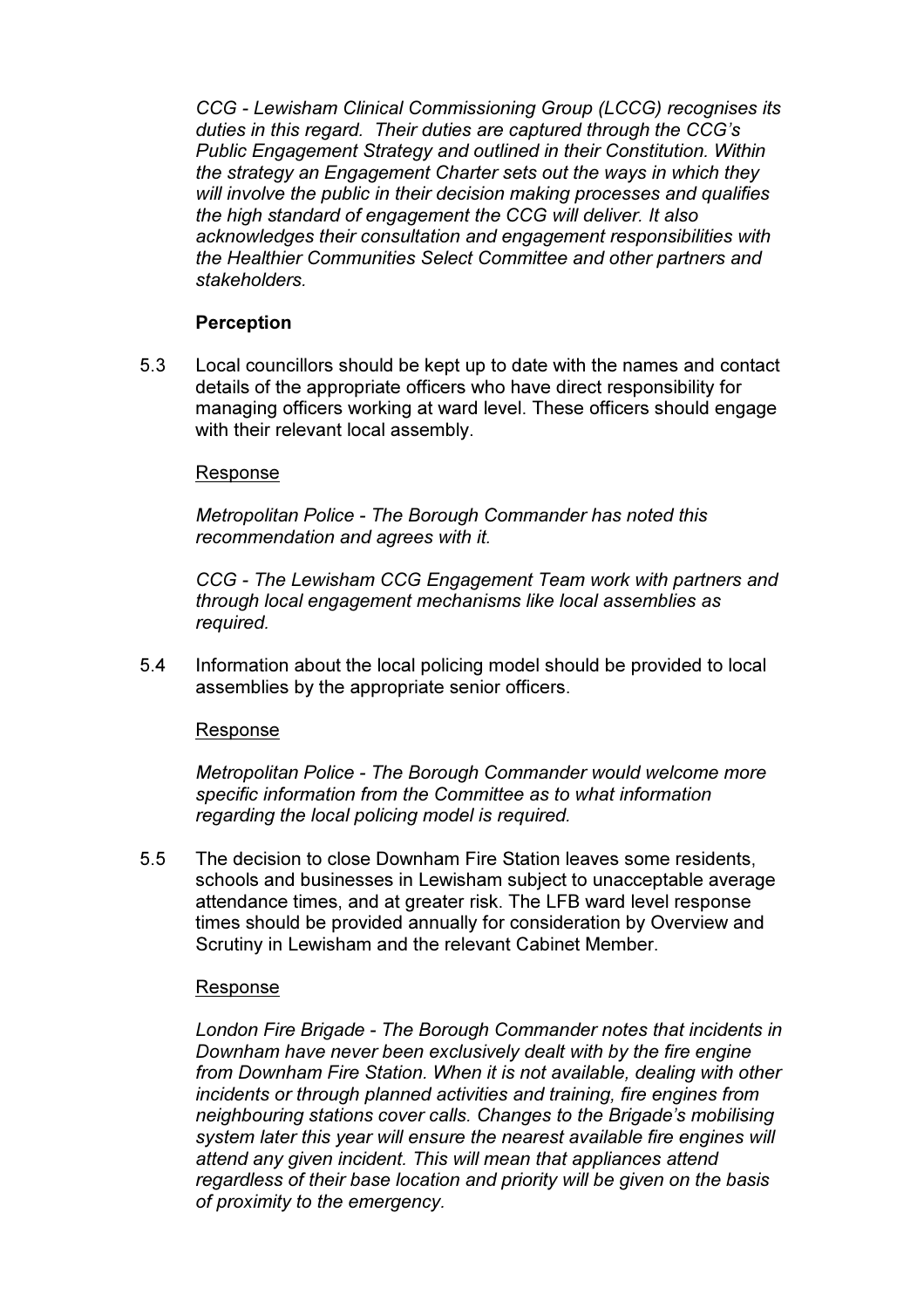The Borough Commander also monitors attendance times, develops areas where improvement is being demonstrated and ensures that unnecessary delay is dealt with, and will make information on attendance times available to the Safer Lewisham Partnership periodically in line with Brigade reporting protocols.

The Borough Commander already provides monthly performance figures to the Safer Lewisham Partnership and provides an update at the quarterly board meetings. At the next board meeting The Borough Fire Commander will discuss how ward councillors can have better access to their respective Station Commanders.

5.6 The decision to close Downham Fire Station leaves some residents, schools and businesses in Lewisham subject to unacceptable average attendance times, and at greater risk. An annual update should be provided by the borough commander on LFB targets and performance in the borough.

### Response

 London Fire Brigade - Please see the Borough Commander's response to recommendation 5 above.

5.7 The Safer Lewisham Partnership and the Safer Stronger Communities Select Committee should annually review if the MPS is on target to achieve the objective of providing 647 police officers in Lewisham by 2015.

#### Response

 Metropolitan Police - The Borough Commander has noted this recommendation and agrees with it.

5.8 Lewisham should seek to learn any lessons from the early rollout out of the Local Policing Model in Lambeth.

#### Response

 Metropolitan Police - The Borough Commander notes that since the Committee met, events have moved on substantially with the Local Policing Model (LPM), and all 32 boroughs are now operating this model. There is central scrutiny with compliance relating to the various parts of the model through a regime of independent inspections and audits. It is not felt therefore, that 'benchmarking' against Lambeth would add much value currently.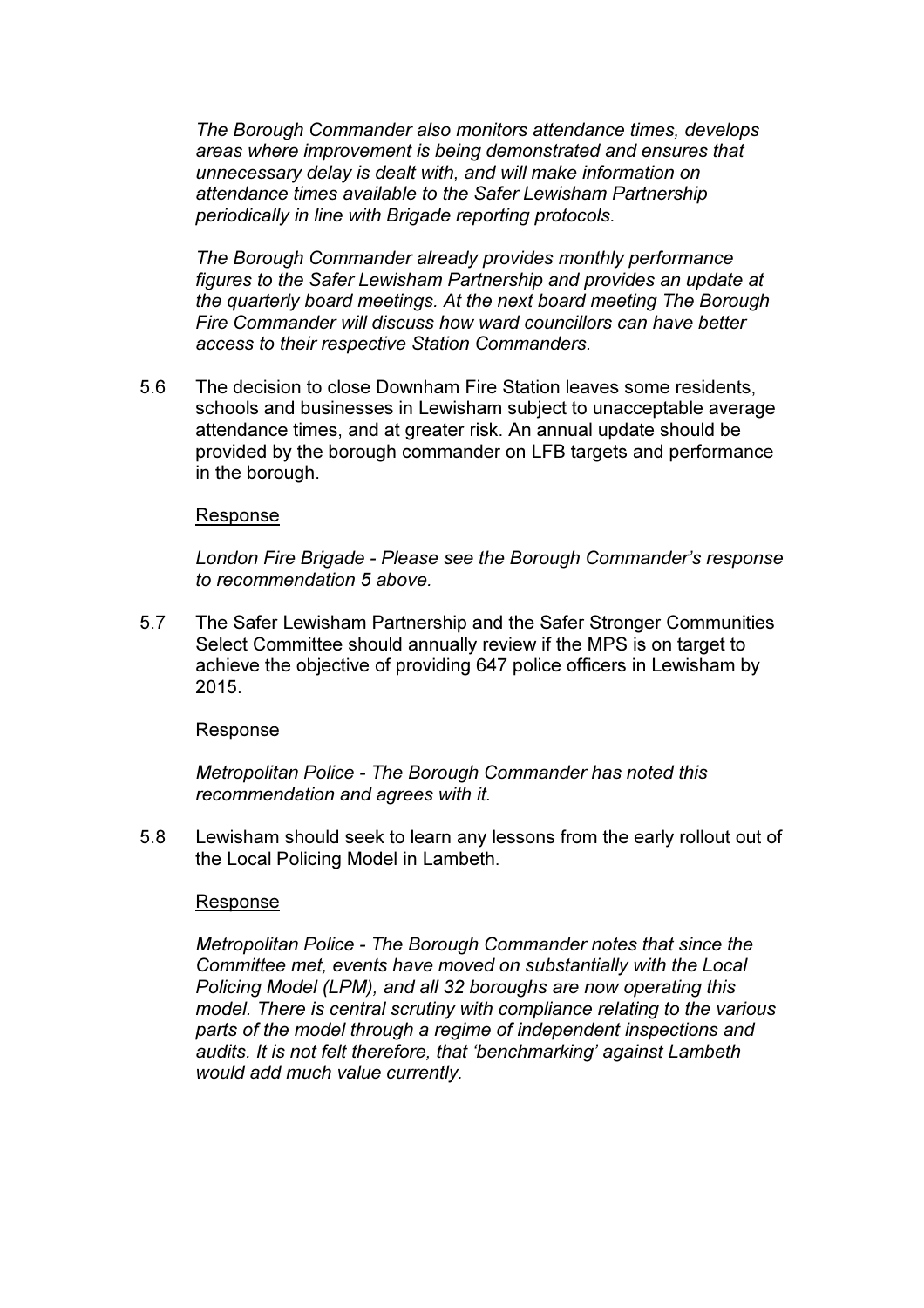5.9 The work of Safer Neighbourhood Teams should be reported to the Safer Stronger Communities Select Committee annually, as part of the Safer Lewisham Partnership update.

### Response

 Metropolitan Police - The Borough Commander would welcome more specific information from the Committee as to what work of the Safer Neighbourhood Teams the Committee are referring to. If the Committee are only referring in this recommendation to a general overview - then this recommendation is agreed and noted, but if reports on specific activity or measures are required these will need to be specified so all parties are clear.

5.10 Safer Stronger Communities Select Committee believe that the impact of the changed model of policing at a neighbourhood level will represent a real reduction in service. For this reason, the implementation of the new policing model should be reviewed annually by Overview and Scrutiny and the relevant Cabinet Member.

### Response

 Metropolitan Police - Whilst the Borough Commander respects the view of the Committee, he does not agree with the assertion that the implementation of the LPM at neighbourhood level will result in a real reduction in service, and notes that this was stated when he gave evidence to the review.

 The part of the recommendation requesting a review of the model annually is not at issue if the Committee are able to clarify the specifics of such a review and the data required.

5.11 The Metropolitan Police Service should regularly publish information on its website outlining performance in relation to achieving the target response times of 15 minutes for urgent calls and 90 minutes for non urgent calls.

#### Response

 Metropolitan Police - Unfortunately the publication of data by the MPS on its website is beyond the control of Lewisham Police. However data on response times can be provided for the Committee when required.

5.12 Safer Stronger Community Select Committee should continue to annually review performance information from the Metropolitan Police Service in Lewisham. The information provided to the Committee should include response time performance.

## Response

 Metropolitan Police - Please refer to the response for recommendation 11 above.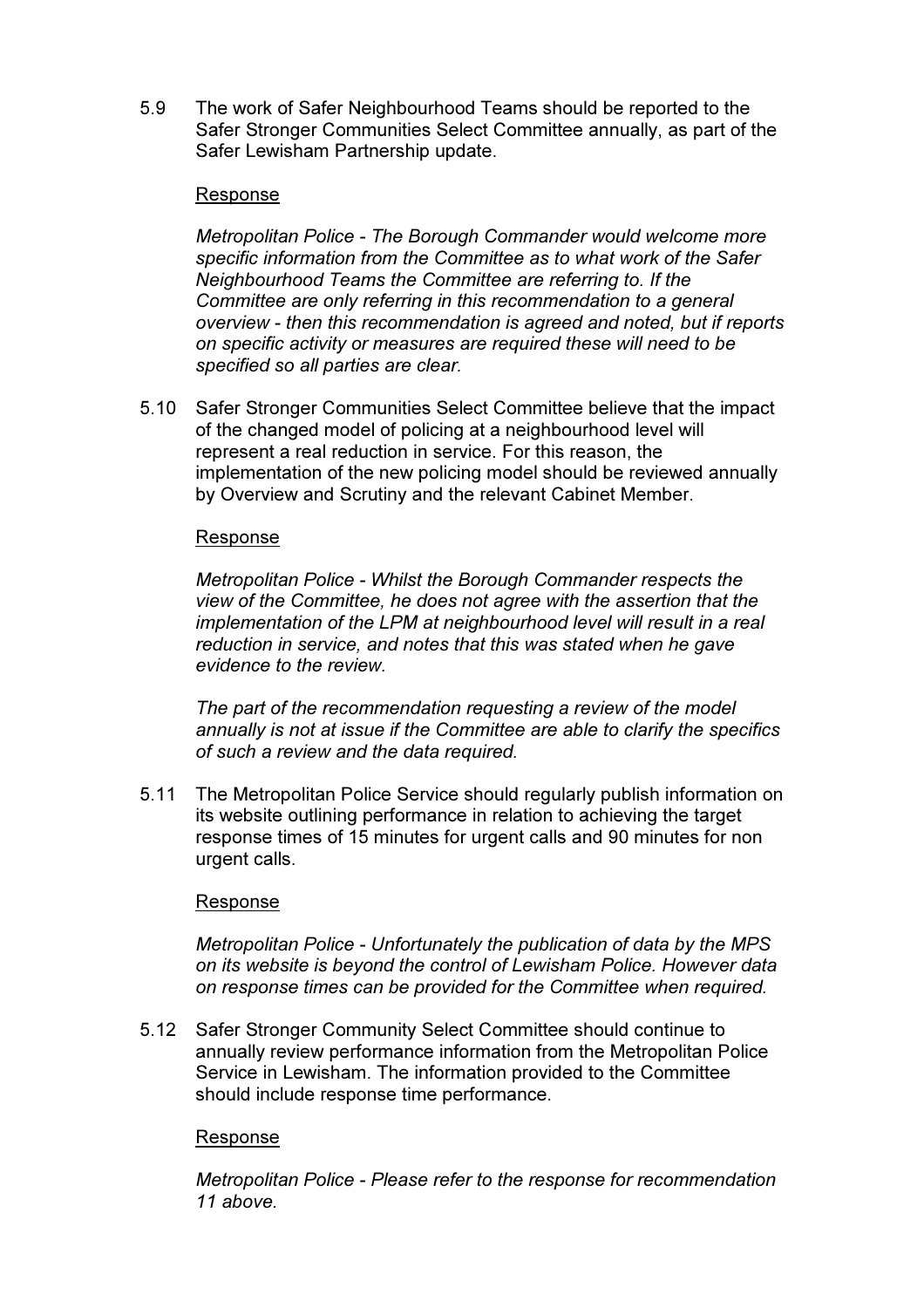5.13 The fact that Lewisham Hospital has had numerous LAS patients diverted to it from neighbouring trusts in recent months should be noted. Capacity and activity at neighbouring A&E departments, as well as Lewisham, should be closely monitored by Lewisham CCG before any future proposals to change to accident and emergency provision are proposed or implemented at Lewisham Hospital.

## Response

CCG - The new Lewisham and Greenwich Trust now manage both Lewisham Hospital A&E and Queen Elizabeth A&E in Woolwich. New commissioning arrangements for urgent care have also been developed and enable close working between Lewisham CCG and CCGs in Bexley and Greenwich; with the support of an Interim Urgent Care Network Manager until 31<sup>st</sup> March 2014. The Network Manager assists in winter planning and escalation plans and the delivery of a new Urgent Care Network to support whole system partnership working. This work has included revised capacity and demand analysis across both A&Es and community services.

5.14 More public information on the Norovirus is needed to support people to self manage the illness where appropriate and to help prevent the spread of disease and the closure of hospital wards.

## Response

CCG - Lewisham & Greenwich Trust have a wide spread communications and advertising programme for Norovirus. This includes posters and direct answer phone message relating to Norovirus to inform of ward closures, visiting restrictions and general guidance.

## **Prevention**

5.15 The LFB in Lewisham should focus its education and fire prevention activities in the priority postcodes that will be most significantly affected by the increase in ward level response times.

## Response

London Fire Brigade - The Fire Brigade aim to carry out approximately 2,500 Home Fire Safety Visits (HFSV) to peoples homes this year and will ensure that 80% of these visits will be targeted to postcodes where the most vulnerable people live. The changes to station boundaries following the closure of Downham Fire Station means that fire stations based in neighbouring boroughs will have responsibility for delivering HFSV and other community safety initiatives to some homes in LB Lewisham. The Borough Commander will meet quarterly with his Borough Commander colleagues to ensure that LB Lewisham residents receive the best possible service.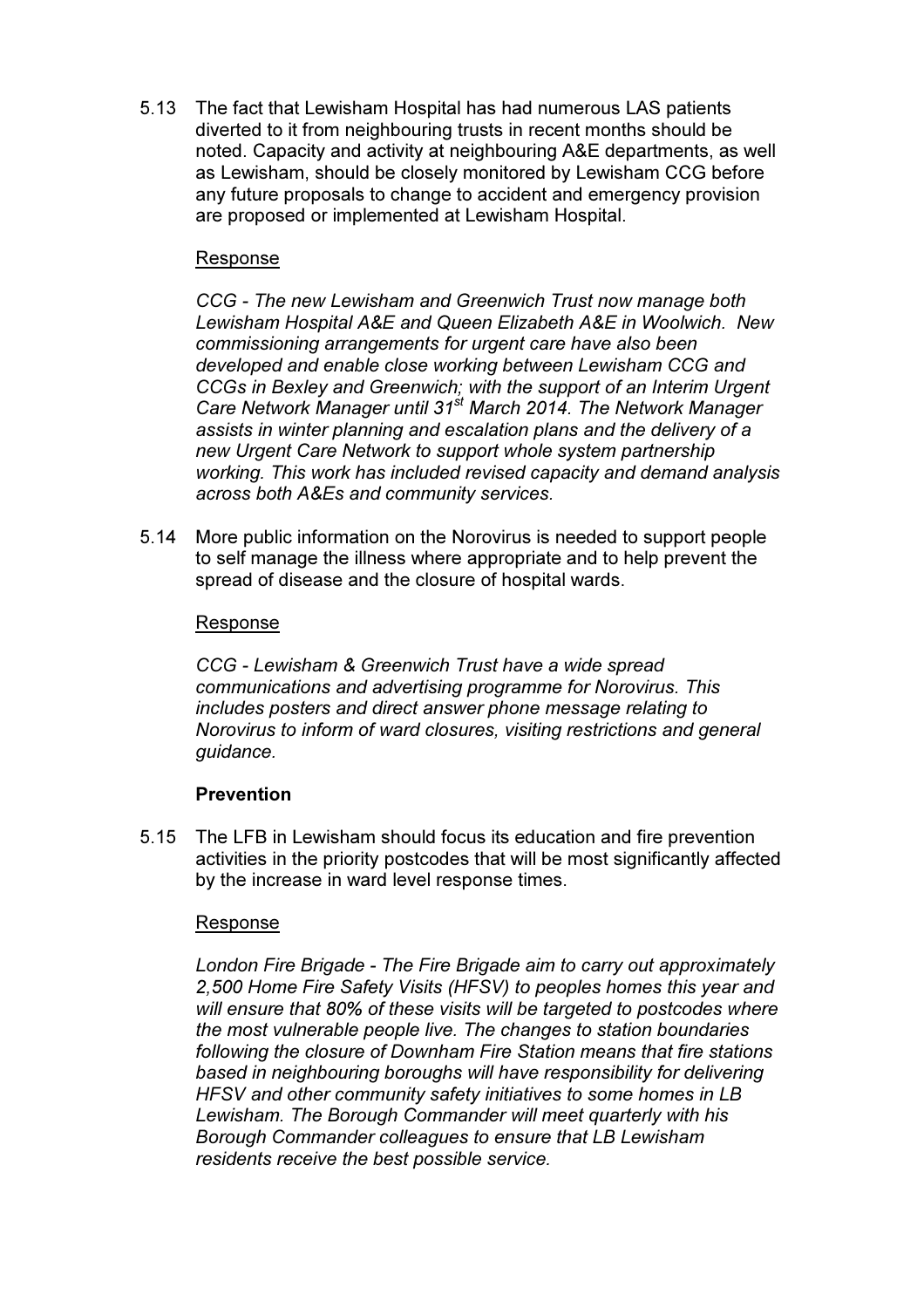When the Fire Brigade carry out their Home Fire Safety Visits, the message has three key strands; preventing fires from happening, detecting them as soon as they occur and making plans to escape safely. There are members of our community who face challenges in using these measures to enhance their own safety because of illness, infirmity or mobility issues. Through the Adult and Children's Safeguarding boards the Borough Fire Commander will work with partners to identify those individuals and recognise the challenges they face, putting in place interventions for those it is agreed are most at risk to make them as safe as possible. Working with those same partners the Borough Fire Commander will put in place training to enable every person who crosses the threshold into a property, regardless of the organisation they represent, to recognise the danger signs of potential risk from fire and how those risks can be mitigated.

Partnership working with all agencies through the Adult and Children's Safeguarding board will also make the services and support more available to those in need and this will be a vehicle to reduce unnecessary calls – hoax, accidental calls from care premises and so on. Joined-up working through a shared drive to improve peoples lives must surely be the best way to overcome the financial constraints being placed on all agencies.

London Fire Brigade Schools team will be working with four secondary schools in borough during 2013/14 school year, these schools being chosen on the basis of risk of accidental dwelling fires in the ward. The team will be delivering a "Prevention, Detection, Escape" presentation to students in Year 8. The Borough Fire Commander will ensure that this intervention continues to be available to schools in Lewisham.

5.16 The possibility of setting up and funding a branch of the Fire Cadets in Lewisham should be explored as part the Youth Service's new commissioning approach.

#### Response

 Lewisham Council - Officers from the youth service are discussing with the Fire Cadets to look at how we can support setting up a cadet branch moving forward through in kind support such as free use of youth service buildings.

London Fire Brigade - The roll out of the Cadet scheme has already been agreed through to the end of the school year in 2015. The Borough Commander has already approached the scheme coordinator to highlight the wishes of LB Lewisham to have a cadet scheme in the borough and has agreed to work to scope how this could be achieved. Key factors will be funding and the ability to secure the necessary leaders for the scheme and the Borough Commander will be approaching the Safer Lewisham Partnership board to discuss how the LB Lewisham can help to resolve these challenges.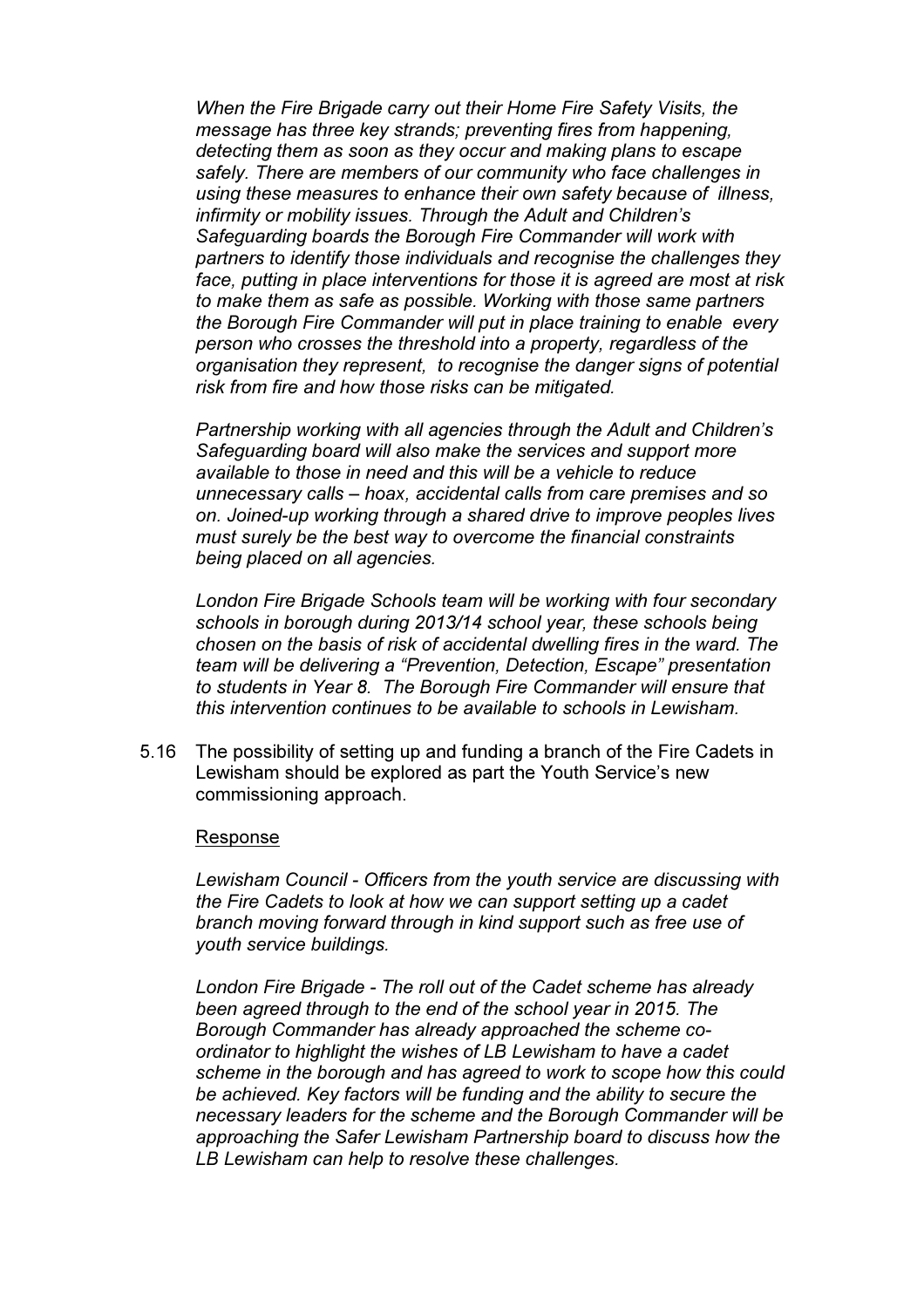5.17 Housing providers should carry out further work to assess how information about vulnerable residents in high rise accommodation could be shared with the LFB in the event of a serious fire.

### Response

Lewisham Council - Officers in the Customer Services Directorate will be sharing this recommendation with all the providers' relevant Health & Safety Officer to obtain a detailed response by the end of January.

London Fire Brigade - Please also see the response to recommendation 15 above.

5.18 Lewisham's social housing providers should be encouraged to have a clear policy in place that enables residents to report and escalate concerns about fire safety.

#### Response

Lewisham Council - Officers in the Customer Services Directorate will be sharing this recommendation with all the providers' relevant Health & Safety Officer to obtain a detailed response by the end of January.

5.19 Where non-critical risks are identified in Lewisham Homes properties, these should be recorded and added to an action plan, to be reported to the Housing Select Committee as part of the Lewisham Homes six monthly review.

#### Response

Lewisham Council - The Council, through its clienting meetings with Lewisham Homes, will ensure these risks can be reported to Housing Select Committee.

5.20 Lewisham's social housing providers should be asked to demonstrate that their maintenance, caretaking, contracted staff (and anyone else who has a responsibility for building maintenance or procurement of building works) are fully trained to understand fire risks and where relevant, to carry out work in line with the most recent fire safety advice.

#### Response

Lewisham Council - Officers in the Customer Services Directorate will be sharing this recommendation with all the providers' relevant Health & Safety Officer to obtain a detailed response by the end of January.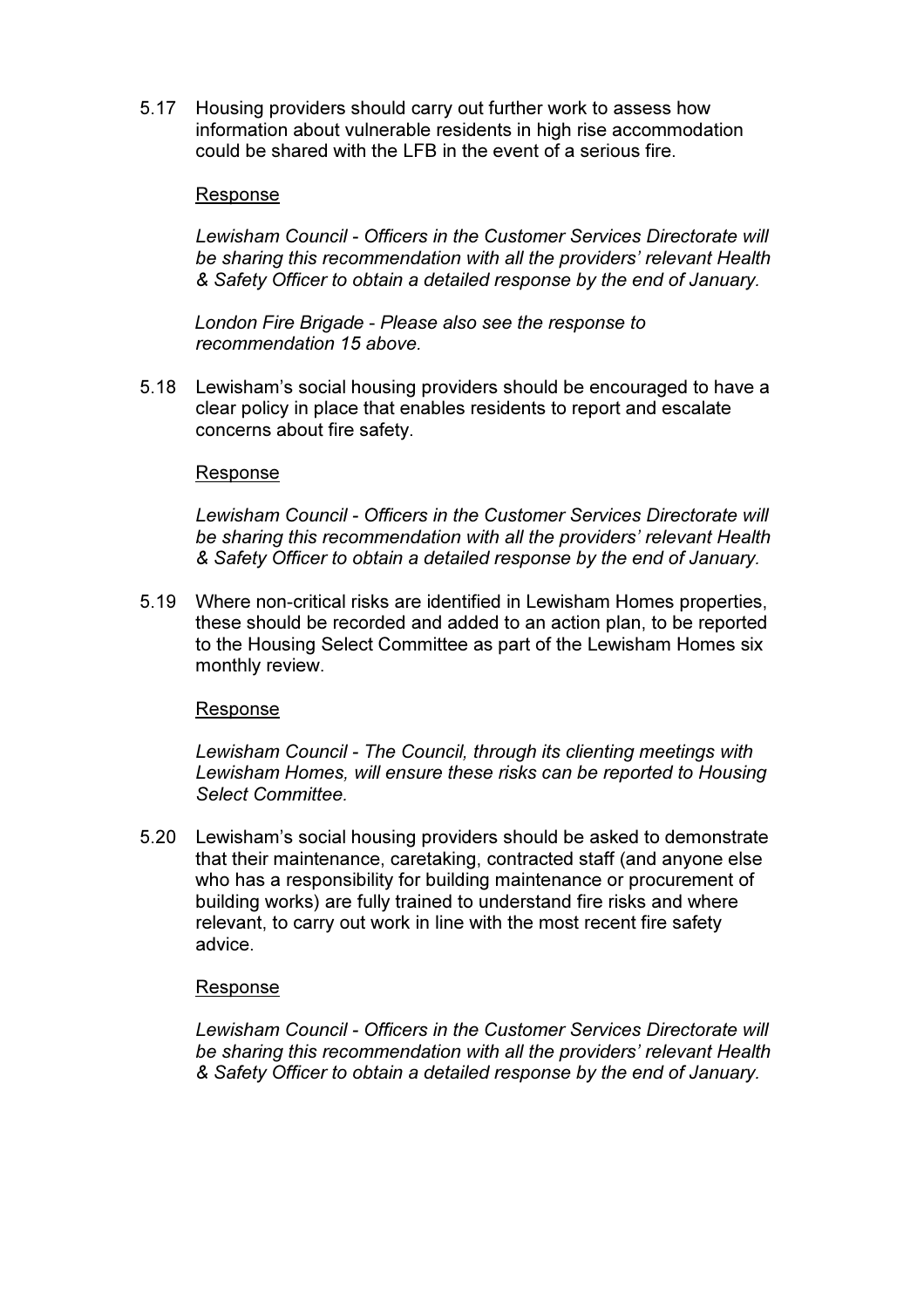5.21 An ongoing programme of fire safety awareness for tenants, including safe evacuation routes, should be instigated by all registered social landlords.

#### Response

Lewisham Council - Officers in the Customer Services Directorate will be sharing this recommendation with all the providers' relevant Health & Safety Officer to obtain a detailed response by the end of January.

 In addition the Council's Clienting Team will work with Lewisham Homes and Regenter B3 about how residents can be made more aware of fire safety and specifically safe evacuation routes, for example, regular articles within Lewisham Homes' Home magazine and Regenter B3's Brockley Bugle as well running particular courses on fire safety for tenants and leaseholders.

5.22 Clear information about fire safety, and safe evacuation routes, should be provided to all new tenants as part of their welcome pack.

#### Response

Lewisham Council - Officers in the Customer Services Directorate will be sharing this recommendation with all the providers' relevant Health & Safety Officer to obtain a detailed response by the end of January.

Lewisham Homes tenants handbook, which is provided as part of their welcome pack to new tenants includes general information on fire safety but the Council will work with Lewisham Homes to see if this could be supplemented with relevant evacuation route information. This will also be the case for Regenter B3.

5.23 The Council should encourage Lewisham's housing providers to follow Lewisham Homes' risk based approach to installing sprinklers in their housing stock.

#### Response

Lewisham Council - At the most recent Lewisham's Affordable Housing Group (LewAHG) meeting, it was agreed that Lewisham Homes' approach to the installation of sprinklers would also be disseminated to all LewAHG members.

London Fire Brigade - A significant product of the partnership work with Lewisham Homes has been the introduction of sprinklers to peoples homes. Work in neighbouring Southwark is delivering sprinklers in all hostels and sheltered housing and the Borough Commander sees this as a realistic target for the next phase of investment.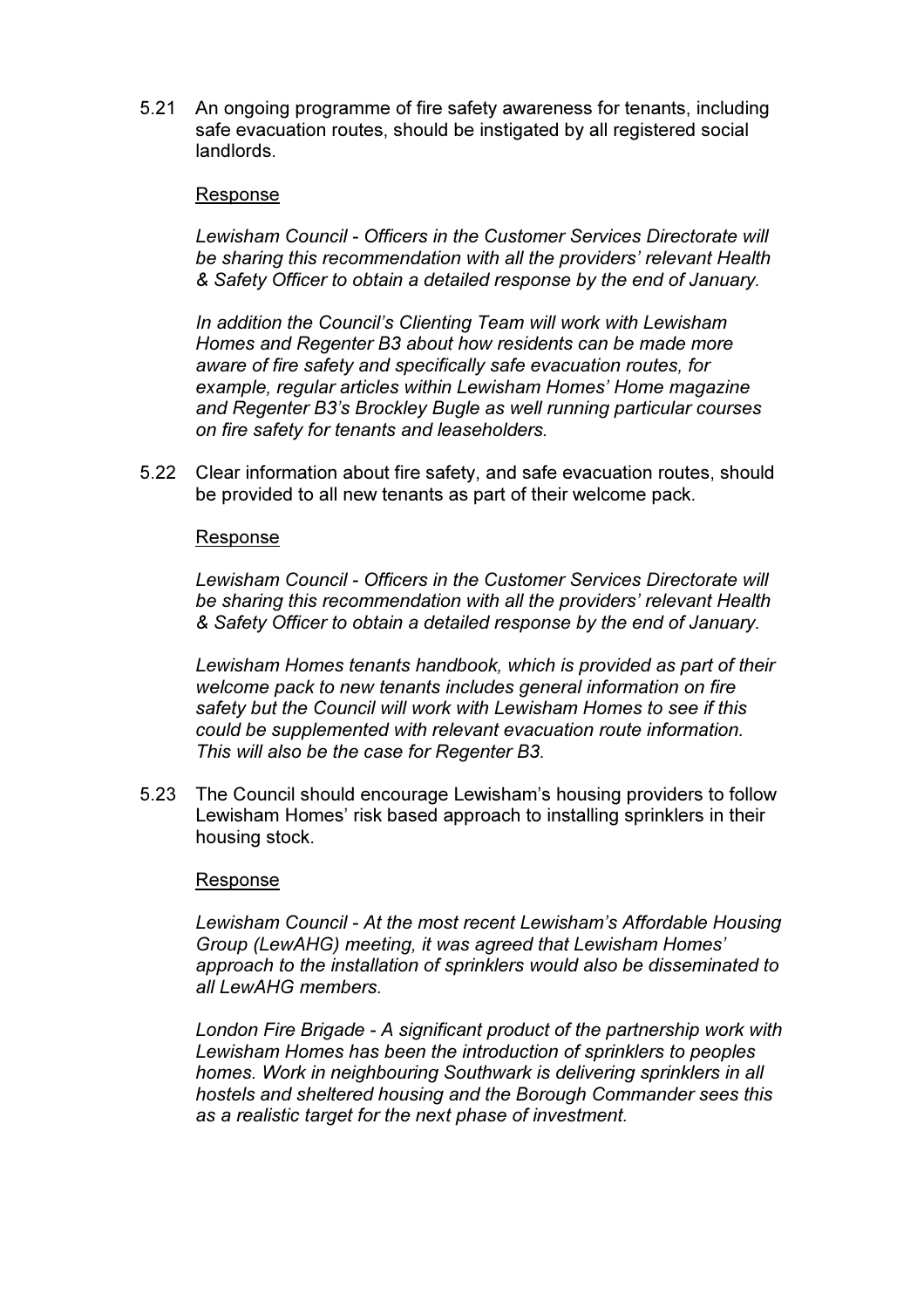5.24 Fire Safety should be considered strategically by the South East London Housing Partnership and good practice shared.

#### Response

 Lewisham Council - This recommendation will be considered as part of next year's work programme.

London Fire Brigade - The partnership that has been developed between the Brigade and housing providers has undoubtedly made people safer in their homes. The Borough Fire Commander will look to build on this success by meeting regularly with those responsible for the provision of social housing, starting with the Director of Housing and Lewisham Homes, to agree how the progress made can be shared throughout all housing providers. The Borough Fire Commander is particularly keen to strengthen the relationship between LFB Regulatory Fire Safety team and the LB Lewisham team responsible for privately rented housing in the borough.

5.25 Volunteering opportunities for adults, to support the cadet branches of the LFB and MPS, should be publicised locally to increase the capacity of the cadets to involve more young people.

#### Response

Lewisham Council - Officers will discuss the promotion of relevant volunteering opportunities with the Volunteer Centre Lewisham (VCL). Lewisham's website currently signposts potential volunteers to the VCL website for more information. In addition there is specific information about volunteering with young people, and a link has been added to the community fire cadet, for adults interested in helping with this scheme.

5.26 The Mayor should call on the Government to revise plans to transfer the funding for Youth Offending Services. Current funding will not cover costs and will have a significant impact on Council finances: the impact of this should be closely monitored by Mayor and Cabinet and reviewed by the Public Accounts Select Committee

#### Response

Lewisham Council - The Legislation which brought the transfer of funds to the Local Authority to cover remands has now been in place for a year. Officers are still monitoring the use and costs and its impact is being monitored quarterly by the Safer Lewisham Partnership.

5.27 National campaigns, such as the recent "Choose well" campaign, need to be supported and reinforced locally. Clear, appropriate guidance should be given to people locally, about the most appropriate local service to access if they have an urgent medical need outside of GP hours, when they are making routine contact with health services.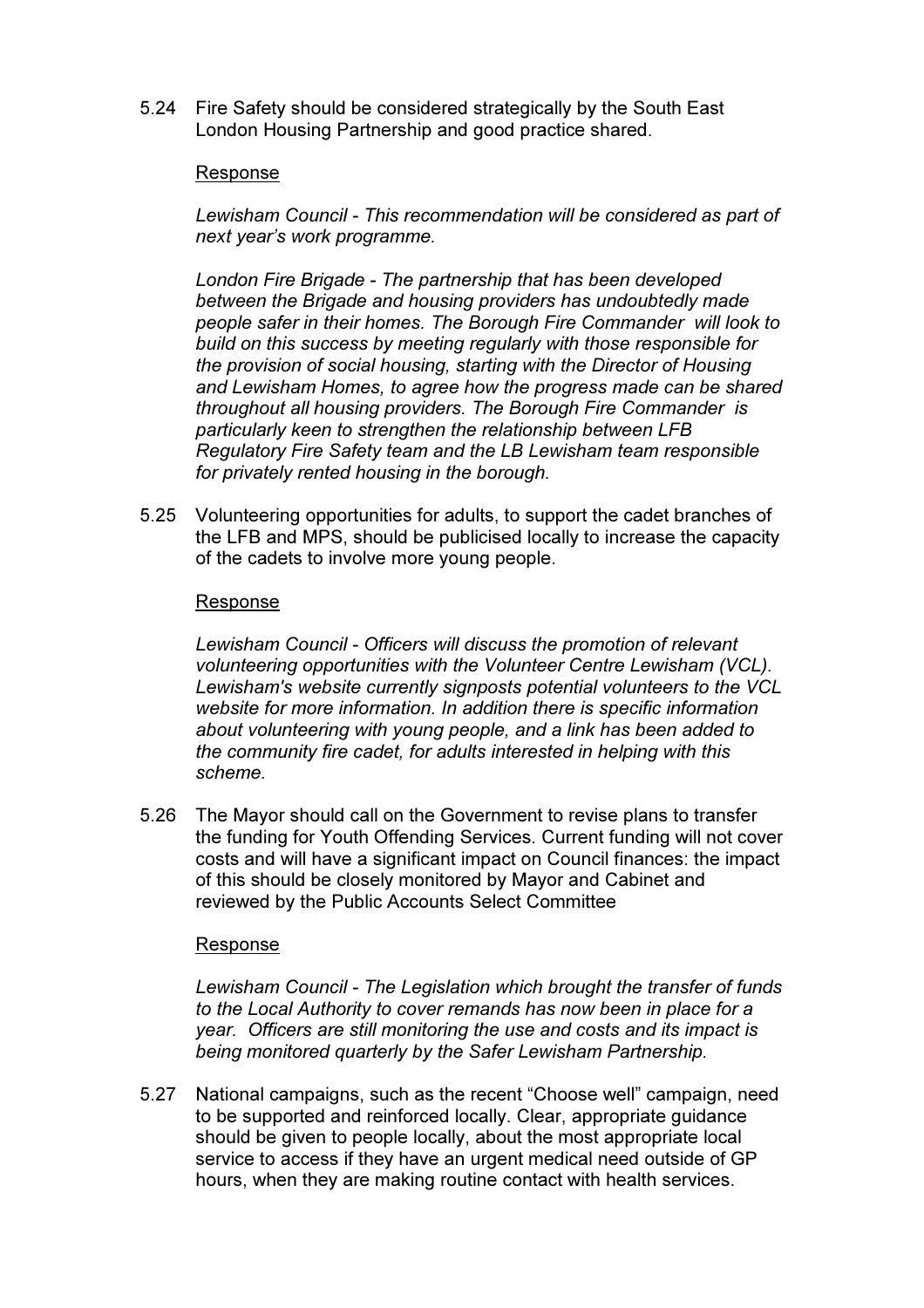## Response

 CCG - The Yellow Men Campaign has been implemented across South East London (SEL). The Campaign provides proactive statements to encourage appropriate use of health care services. The campaign utilises public spaces including buses, street posters and a launch event. Traditional leaflets and Newspaper methods supported the widespread distribution, which included insertion of information in all Primary School Book bags.

Lewisham CCG has produced a new patient leaflet to support patients with registering at practices and provide information to support them in navigating the healthcare system. It enables access to translation services via Language Line in the top ten languages spoken in Lewisham. The new leaflet provides signposting information to the right services and enables patients to choose and access the services appropriately.

As a part of their commitment to ensure that they communicate effectively with their communities Lewisham CCG convenes 'Reader Panels' to test and review documents before dissemination. More recently Lewisham CCG convened panels to 'test' their 5 year Commissioning Strategy – A Local Health Plan for Lewisham 2013 – 2018, and also their Commissioning Intentions 2013 to 2015. Residents provide invaluable feedback that the CCG acts upon, to increase public engagement in their written documents and plans. When active face to face engagement takes place Lewisham CCG always seeks to provide health information and signposting.

5.28 Out of Hours care and urgent care both need to be comprehensive, easily accessible and well publicised to enable the public to choose the most appropriate care setting for their needs.

## Response

CCG - The 111 service has been implemented across SEL albeit more fully across Bexley, Greenwich and Bromley Boroughs. Local GPs have ensured that their answerphone messages include advice about what to do in an emergency and information on how to access GP Out of Hours e.g. SELDOC. Plans are in place to re-procure the 111 service over the coming year following agreement of the London Ambulance Service as the step-in provider for NHS Direct until April 2015.

## **Access**

5.29 The effectiveness of the police contact points in Lewisham should be reviewed by the borough commander after six months of operation, the results of the review should be provided to Overview and Scrutiny and the Safer Lewisham Partnership.

#### Response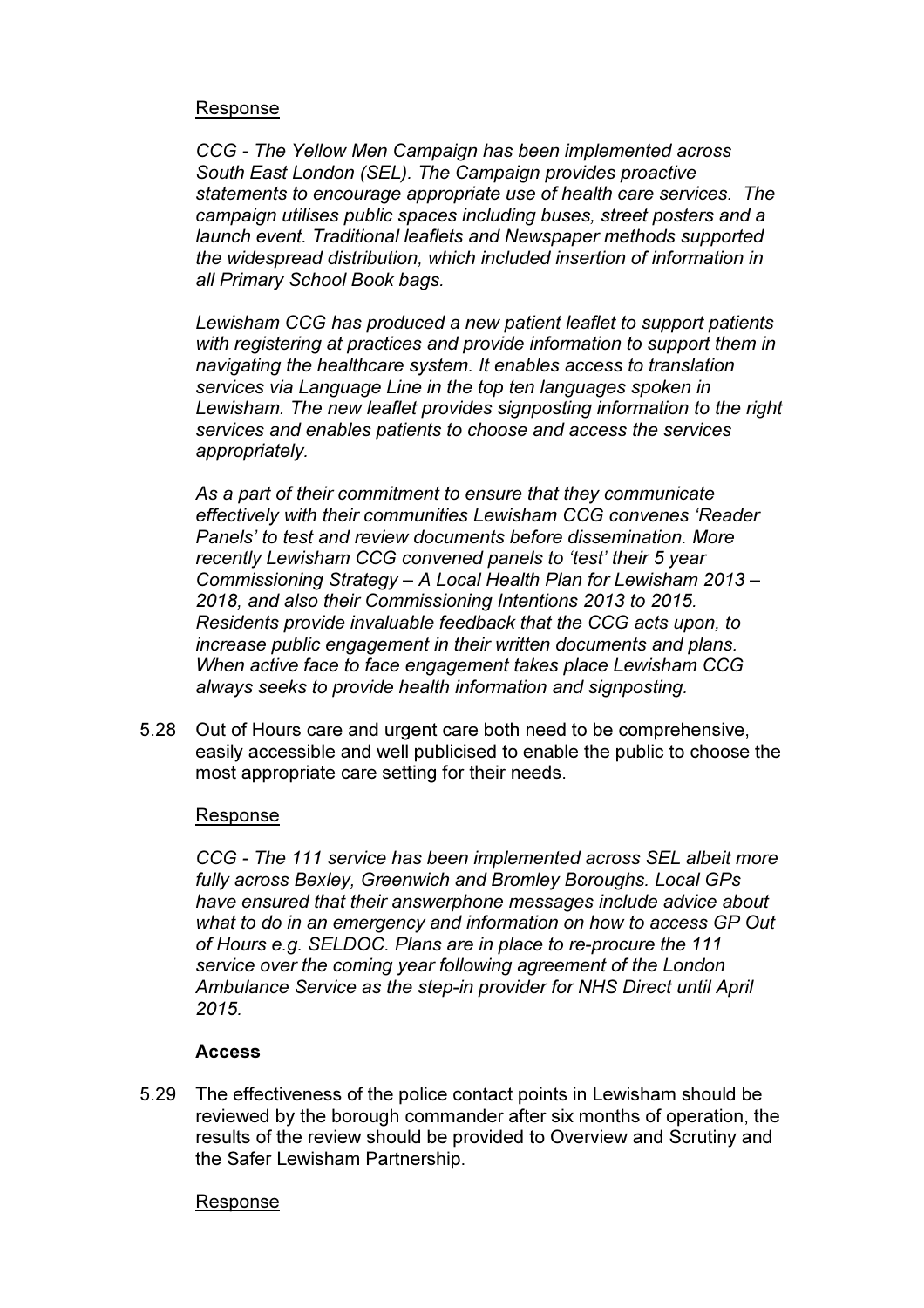Metropolitan Police - This recommendation is noted and agreed.

# **Partnership**

5.30 The CCG has a key role in ensuring that appropriate urgent care and out of hours services are available. The Council and CCG need to work closely together to ensure that all the necessary care pathways are in place, and appropriately utilised, to ensure undue and inappropriate pressure is not placed on Accident and Emergency units.

## Response

 CCG - The Council and Lewisham CCG are working closely together both through the revised Urgent Care Network arrangements, described earlier, as well as on joint programmes on health and social care integration. Lewisham CCG is also working with its local GP practice members to improve access to GP services.

5.31 The Council should continue to work closely with Lewisham and Greenwich NHS Trust to ensure appropriate and timely discharge from hospital takes place where patients have social care needs.

## Response

Lewisham Council - There are close working arrangements in place between adult social care, the joint commissioning team and Lewisham and Greenwich NHS Trust to ensure that those people who are discharged from hospital with social care needs have the support they need to return home or to a more appropriate care environment, depending on their needs. The social work assessment team and care brokers are based on site at the hospital and work closely with their health colleagues on the wards to plan discharges from hospital on a daily basis.

5.32 The CCG should work with the Lewisham and Greenwich NHS Trust to understand the high number of patients attending A&E who require specialist referral to the mental health team. The CCG should then review the appropriate care pathways, particularly the out of hours availability of services, to ensure that there is an appropriate level of service provided.

## Response

 CCG - There is a local mental health group (as a sub-group of the Urgent Care Network) involving the Council/Lewisham CCG Joint Commissioners, Lewisham & Greenwich Trust and South London & Maudsley Trust, which is overseeing psychiatry liaison services, as well as developing and reviewing escalation policies between organisations.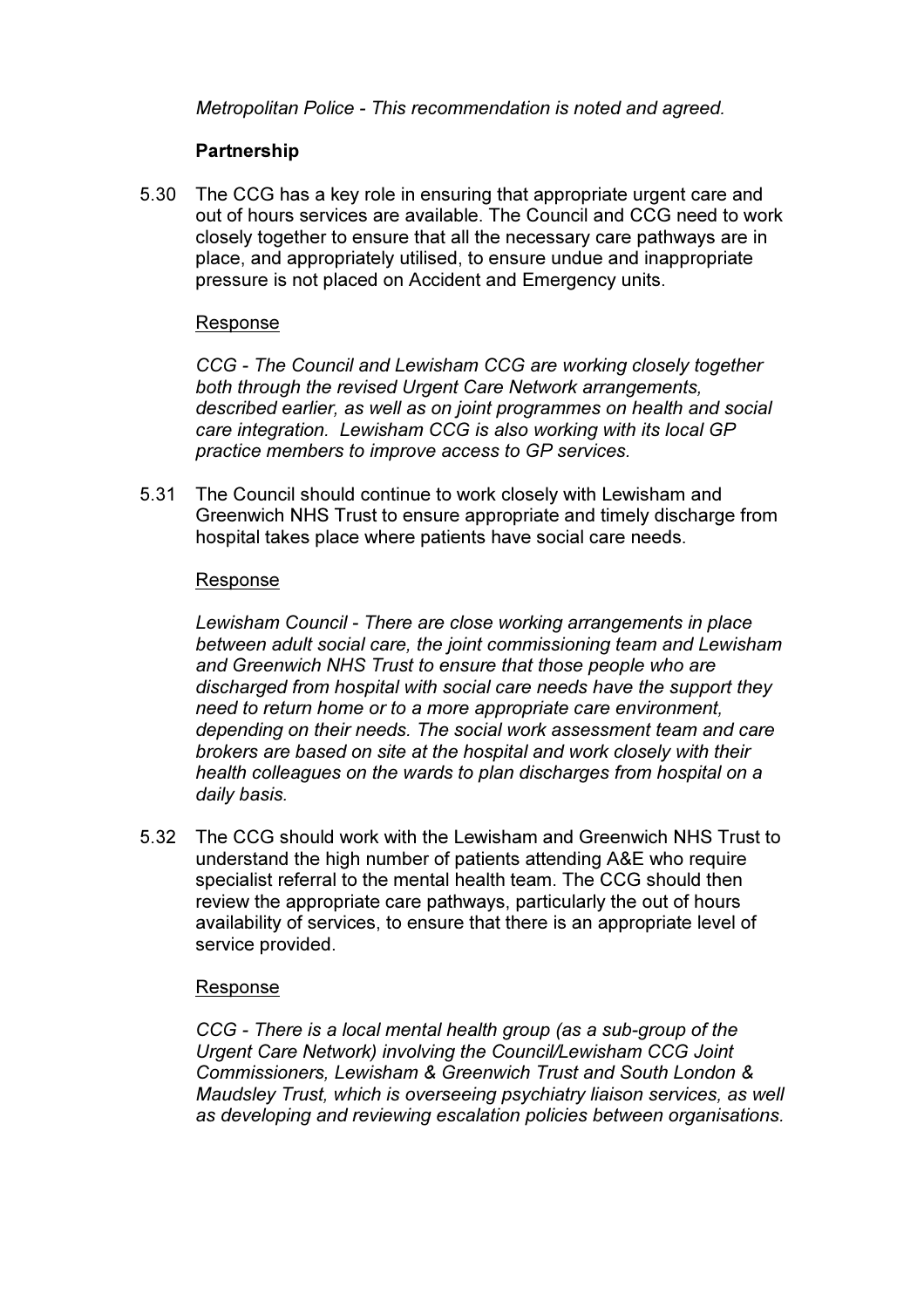### Future

5.33 Projected future population growth should be factored into all future service planning.

#### Response

 Lewisham Council - Towards the end of each calendar year, the Policy and Partnerships Unit revises the Council's service planning guidance in preparation for the next Financial Year. As part of this the unit provides a range of supplementary information to assist colleagues in preparing their service plans. Going forward a demographic dataset will be added to the service planning bundle. The dataset will cover current population estimates and projections and will provide disaggregated data where possible.

5.34 The Mayor and Cabinet, the Safer Lewisham Partnership, the Health and Wellbeing Board should regularly review performance against the recommendations made within this report, in their role as local strategic leadership bodies.

 Lewisham Council - The Safer Lewisham Partnership and the Health and Wellbeing Board will review performance as appropriate as part of their work plans.

5.35 The Mayor and the Council must continue to be vigilant to ensure that Lewisham has the best possible Emergency Services

#### Response

Mayor's Office - The Mayor of Lewisham has consistently supported efforts to safeguard Lewisham's valuable emergency services, and has ensured that the Council has deployed it various resources to that end.

The Council was instrumental in supporting the successful legal action to safeguard the future of A&E and maternity services at Lewisham Hospital, and contributed to the retention of New Cross fire station through our response to the consultation on the Fifth London Safety Plan.

Although unsuccessful on this occasion, the Council also joined six other London authorities in legal action to prevent the closure of fire stations across the capital, including Downham Fire Station.

The Mayor and Council will continue to lobby and campaign at national and regional level for Lewisham to have the best possible emergency services, working with other boroughs, representative organisations and local partners. We will continue to participate in consultations about the future of those services and where necessary consider appropriate legal action.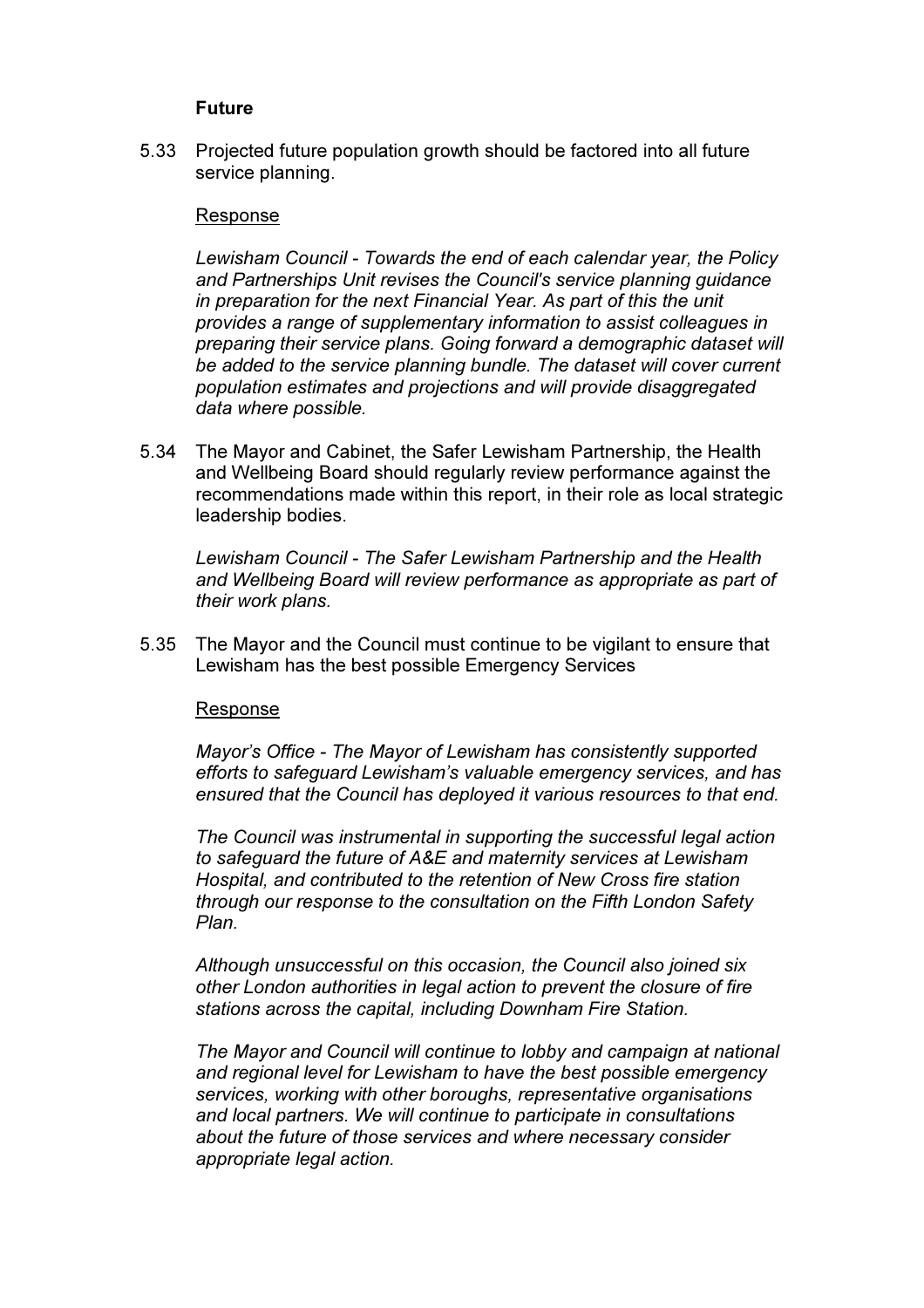# 6. Further Information

# Comments form the Customer Services Directorate

- 6.1 A number of the recommendations outlined in the Emergency Services Review call for greater partnership working and collaboration between the Council, its housing providers and the other social housing providers in order for them to be effectively implemented. The Council has a good track record of partnership working with its housing providers and with other boroughs and this can be seen through Lewisham's Affordable Housing Group (LewAHG) and the South East London Housing Partnership (SELHP).
- 6.2 LewAHG is a forum which brings together most of the housing providers working in Lewisham, including the Council's providers Lewisham Homes and Regenter B3, to improve strategic and operational partnership working and the sharing of information to benefit residents of Lewisham. It meets on a quarterly basis. The Council attended the LewAHG meeting on 9 January 2014 to present the findings of the Emergency Services Review and the recommendations.
- 6.4 The Council will ensure its own providers Lewisham Homes and Regenter B3 incorporate these recommendations into their existing service/business plans, which are monitored through regular clienting meetings. The Council Team will work closely with Lewisham Homes Fire Safety Officer to ensure the reporting of non-critical risks is captured to enable the reporting to the Housing Select Committee.
- 6.5 The Emergency Services Review was raised at the SELHP meeting in December 2013 and is currently under discussion. It will be considered as part of next year's work programme.

# Comments from the London Fire Brigade

- 6.6 There has been a demonstrable and significant reduction in incidents over the last 10 years across the capital. This has not been generated by building more fire stations. It has been delivered by engaging with the community to stop fires from happening. In relation to residential property, which constitutes the largest risk in our borough, fire station staff make this happen by visiting people in their homes to deliver a message with three key strands: how the householder can stop fires from happening, how the householder can detect fires in their property at the earliest opportunity and how they can escape safely from their property should they need to.
- 6.7 The Borough Fire Commander has put in place measures designed to ensure that the people of Lewisham continue to experience a reduction in incidents and therefore benefit from a safer environment.